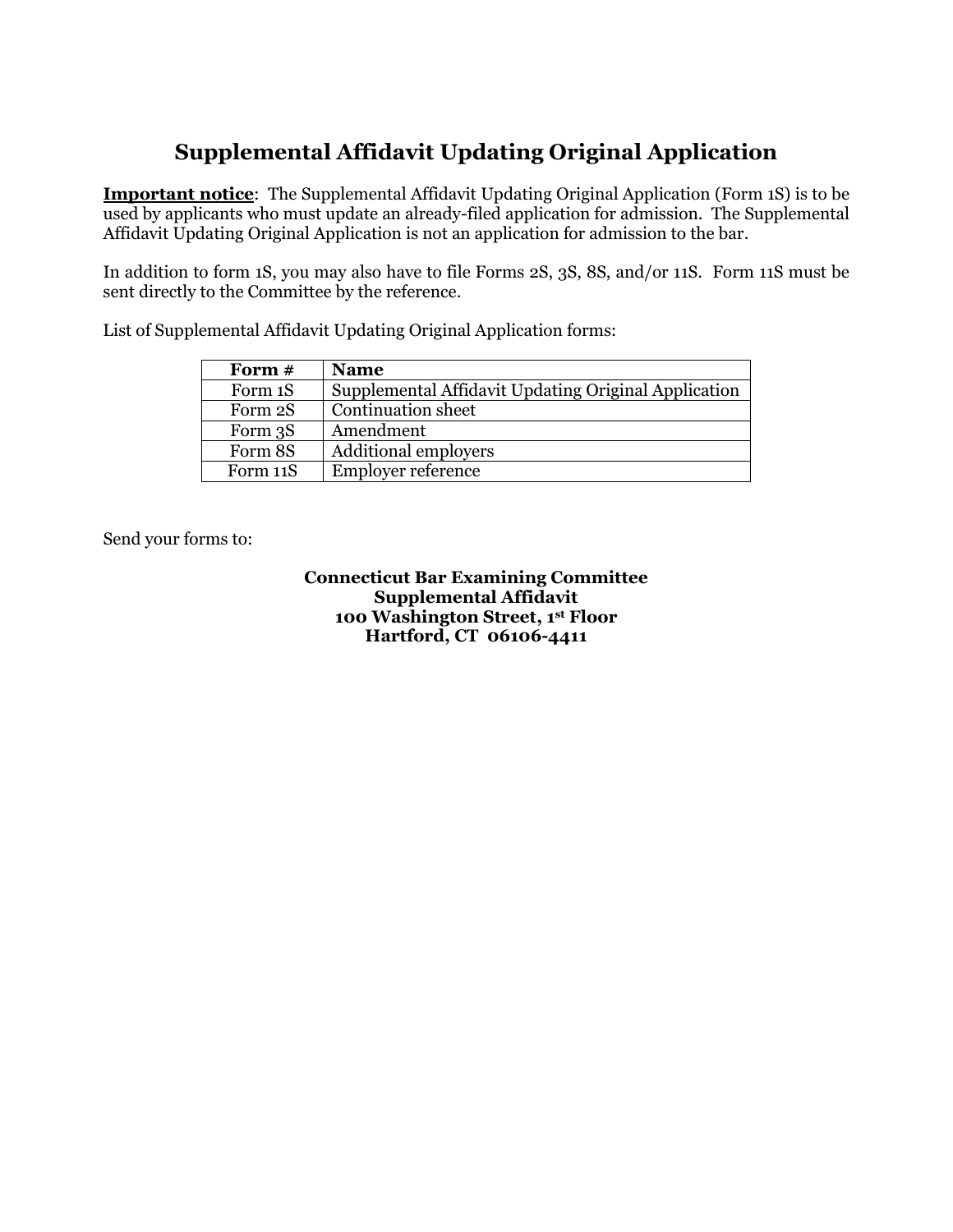## **Form 1S**

### **SUPPLEMENTAL AFFIDAVIT UPDATING ORIGINAL APPLICATION**

Admission By Examination, By UBE Score Transfer, or On Motion

#### CONNECTICUT BAR EXAMINING COMMITTEE 100 WASHINGTON STREET, 1st FLOOR HARTFORD, CT 06106-4411

| <b>Full Name</b> |                                                                                                                                                                                    |    |                                                                                                                                                                                                                                             |  |           |                                                                                                            |                                                                                                                  |
|------------------|------------------------------------------------------------------------------------------------------------------------------------------------------------------------------------|----|---------------------------------------------------------------------------------------------------------------------------------------------------------------------------------------------------------------------------------------------|--|-----------|------------------------------------------------------------------------------------------------------------|------------------------------------------------------------------------------------------------------------------|
|                  |                                                                                                                                                                                    |    | (Last)                                                                                                                                                                                                                                      |  |           | (First)                                                                                                    | (Middle)                                                                                                         |
|                  |                                                                                                                                                                                    |    | NAME (as you wish it to appear on your admission certificate):                                                                                                                                                                              |  |           |                                                                                                            |                                                                                                                  |
|                  |                                                                                                                                                                                    |    |                                                                                                                                                                                                                                             |  |           |                                                                                                            |                                                                                                                  |
|                  |                                                                                                                                                                                    |    |                                                                                                                                                                                                                                             |  |           |                                                                                                            |                                                                                                                  |
|                  |                                                                                                                                                                                    |    | (Last)                                                                                                                                                                                                                                      |  | (First)   |                                                                                                            | (Middle)                                                                                                         |
|                  |                                                                                                                                                                                    |    |                                                                                                                                                                                                                                             |  |           |                                                                                                            | Permanent/home address and telephone number (a street address is required; a P.O. box number is not acceptable): |
| <b>Street</b>    |                                                                                                                                                                                    |    |                                                                                                                                                                                                                                             |  |           |                                                                                                            |                                                                                                                  |
| City             |                                                                                                                                                                                    |    |                                                                                                                                                                                                                                             |  |           |                                                                                                            |                                                                                                                  |
| State            |                                                                                                                                                                                    |    | Zip Code                                                                                                                                                                                                                                    |  | Telephone |                                                                                                            |                                                                                                                  |
|                  |                                                                                                                                                                                    |    |                                                                                                                                                                                                                                             |  |           | Business address and telephone number (a street address is required; a P.O. box number is not acceptable): |                                                                                                                  |
|                  | <b>Business Name</b>                                                                                                                                                               |    |                                                                                                                                                                                                                                             |  |           |                                                                                                            |                                                                                                                  |
| <b>Street</b>    |                                                                                                                                                                                    |    |                                                                                                                                                                                                                                             |  |           |                                                                                                            |                                                                                                                  |
| City             |                                                                                                                                                                                    |    |                                                                                                                                                                                                                                             |  |           |                                                                                                            |                                                                                                                  |
| State            |                                                                                                                                                                                    |    | Zip Code                                                                                                                                                                                                                                    |  | Telephone |                                                                                                            |                                                                                                                  |
|                  |                                                                                                                                                                                    |    | Correspondence address and telephone number:                                                                                                                                                                                                |  |           |                                                                                                            |                                                                                                                  |
| <b>Street</b>    |                                                                                                                                                                                    |    |                                                                                                                                                                                                                                             |  |           |                                                                                                            |                                                                                                                  |
| City             |                                                                                                                                                                                    |    |                                                                                                                                                                                                                                             |  |           |                                                                                                            |                                                                                                                  |
| State            |                                                                                                                                                                                    |    | Zip Code                                                                                                                                                                                                                                    |  | Telephone |                                                                                                            |                                                                                                                  |
|                  | Exam applicant: month and year of examination passed<br>UBE Score Transfer applicant: date of original application<br>Motion applicant: date of original application               |    |                                                                                                                                                                                                                                             |  |           |                                                                                                            |                                                                                                                  |
|                  |                                                                                                                                                                                    |    | Social Security Number:                                                                                                                                                                                                                     |  |           |                                                                                                            |                                                                                                                  |
|                  | Date of Birth:                                                                                                                                                                     |    |                                                                                                                                                                                                                                             |  |           |                                                                                                            |                                                                                                                  |
|                  |                                                                                                                                                                                    |    |                                                                                                                                                                                                                                             |  |           | SINCE THE FILING OF YOUR APPLICATION FOR ADMISSION TO THE CONNECTICUT BAR:                                 |                                                                                                                  |
| YES              | NO.<br>Have you been charged with the commission of a crime? If so, attach a Form 2S with a detailed<br>1.<br>narrative of the arrest and submit a copy of the arrest report.<br>П |    |                                                                                                                                                                                                                                             |  |           |                                                                                                            |                                                                                                                  |
| YES              | NO.                                                                                                                                                                                | 2. | Have you been convicted of a crime? If so, attach a Form 2S with a detailed narrative of the conviction<br>and submit a copy of all documents in connection with the conviction.                                                            |  |           |                                                                                                            |                                                                                                                  |
| YES              | NO.                                                                                                                                                                                | 3. | Have you been a party to any civil proceeding? If so, describe each proceeding on Form 2S and<br>include case name, docket number, court/jurisdiction in which filed, type of proceeding, and<br>disposition or current procedural posture. |  |           |                                                                                                            |                                                                                                                  |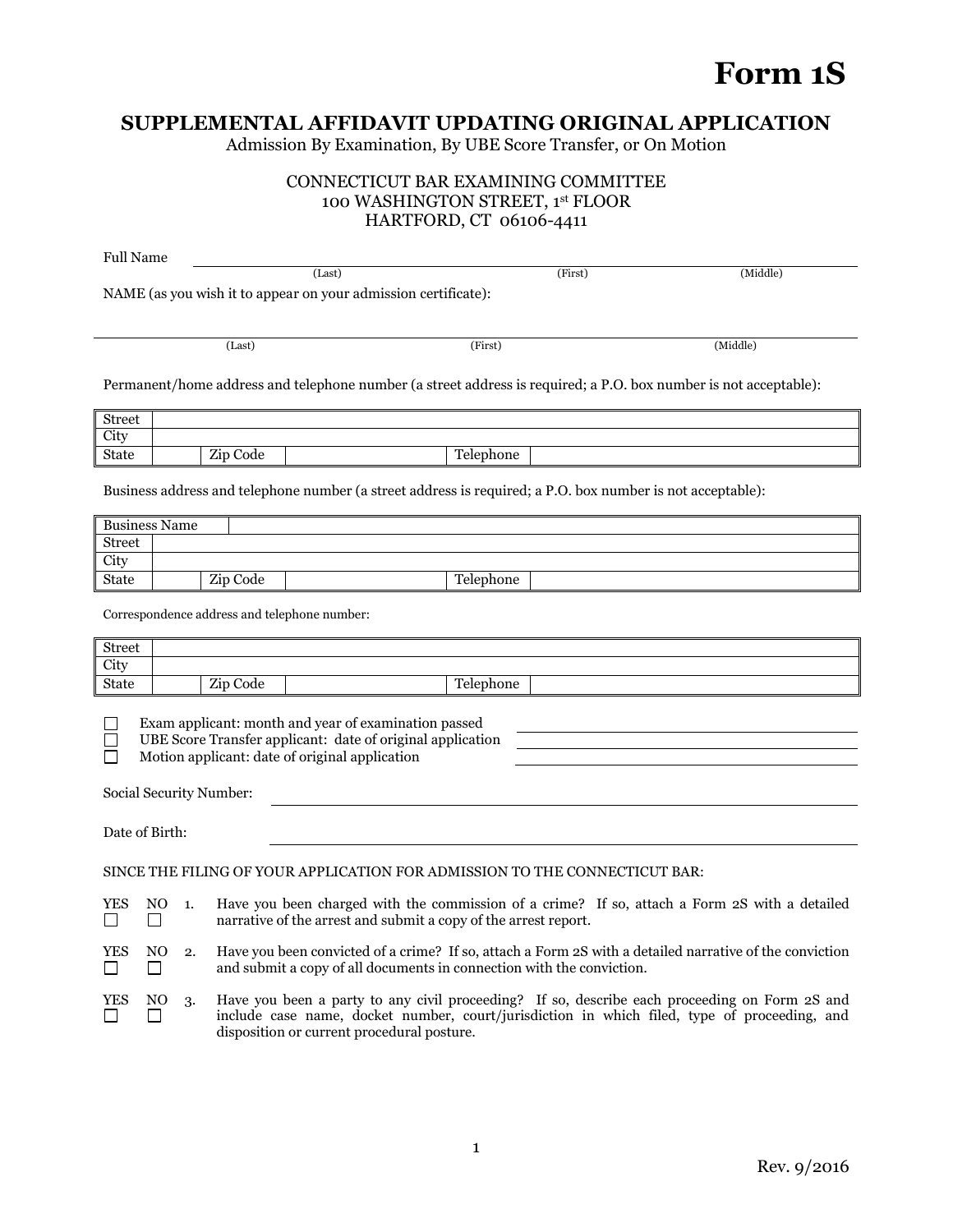# **Form 1S**

**YES** NO 4. Have you filed an application for admission to the bar, to sit for the bar examination, for authorized house counsel or foreign legal consultant in any other jurisdiction? If so, list the jurisdiction, the dat house counsel or foreign legal consultant in any other jurisdiction? If so, list the jurisdiction, the date of each application and the disposition. Submit a copy of each application (unless a copy of such application has already been submitted).

| <b>JURISDICTION</b> | <b>DATE</b> | <b>DISPOSITION</b> |
|---------------------|-------------|--------------------|
|                     |             |                    |
|                     |             |                    |
|                     |             |                    |

 $\Box$  $\Box$ 

YES NO 5. Have you been admitted to the bar in any jurisdiction? If so, list each such jurisdiction and the date of admission. Submit a certificate of good standing from each jurisdiction.

| <b>JURISDICTION</b> | DATE OF ADMISSION |
|---------------------|-------------------|
|                     |                   |
|                     |                   |
|                     |                   |

|  | YES NO 6. Have you been disbarred, suspended from practice, reprimanded, censured or otherwise disciplined |
|--|------------------------------------------------------------------------------------------------------------|
|  | by any court or grievance committee or have any complaints or charges been made or filed against you       |
|  | as an attorney? If so, submit a copy of all relevant documents and explain on Form 2S.                     |

|               |  | YES NO 7. Has there been any other change in the information supplied on your original application for |
|---------------|--|--------------------------------------------------------------------------------------------------------|
| $\Box$ $\Box$ |  | admission to the Connecticut bar? If so, submit a Form 2S and explain in detail.                       |

8. List in chronological order each employer for whom you have worked since you filed your application for admission to the Connecticut bar, provide the information below and send a Form 11S to each employer (unless a completed Form 11 has already been submitted by such employer). Attach Form 8S if you need to list additional employers.

| From               |       | To               |             |
|--------------------|-------|------------------|-------------|
| Name               |       |                  |             |
| <b>Street</b>      |       |                  |             |
| City               | State | Zip Code         |             |
| Position held      |       |                  | <b>Type</b> |
| Supervisor         |       | Type of business |             |
| Reason for leaving |       |                  |             |

| From               |  |              | To               |             |  |
|--------------------|--|--------------|------------------|-------------|--|
| Name               |  |              |                  |             |  |
| Street             |  |              |                  |             |  |
| <b>City</b>        |  | <b>State</b> | Zip Code         |             |  |
| Position held      |  |              |                  | <b>Type</b> |  |
| Supervisor         |  |              | Type of business |             |  |
| Reason for leaving |  |              |                  |             |  |
|                    |  |              |                  |             |  |

| From               |       | To               |      |
|--------------------|-------|------------------|------|
| Name               |       |                  |      |
| Street             |       |                  |      |
| City               | State | Zip Code         |      |
| Position held      |       |                  | Type |
| Supervisor         |       | Type of business |      |
| Reason for leaving |       |                  |      |